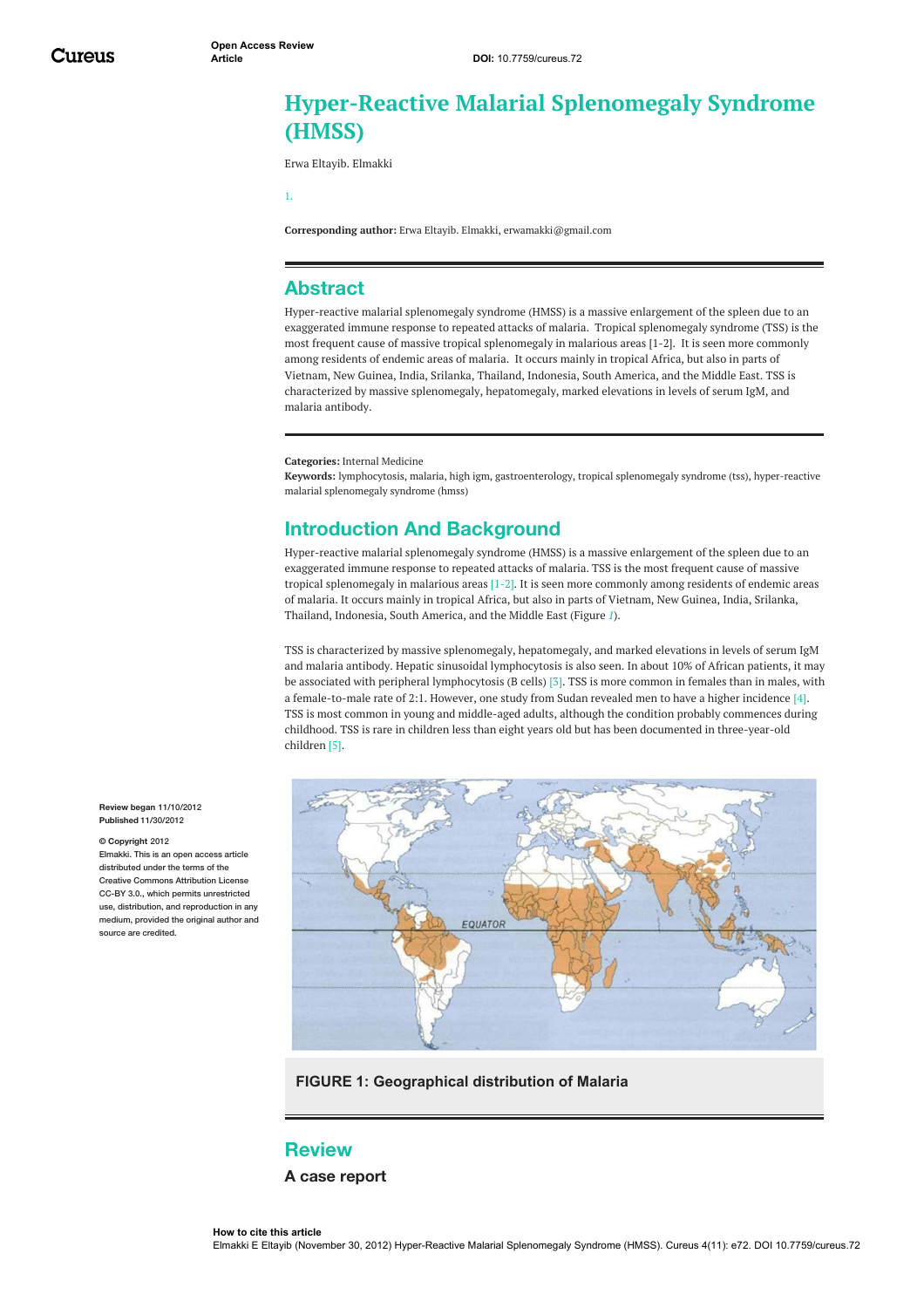A 32-year-old African male presented with a six-month history of left-sided abdominal mass which gradually increased in size, associated with dragging pain in the same area. He also had loss of weight and anorexia, but no fever, cough, night sweats, vomiting, or diarrhea. Past medical history included recurrent attacks of fever that usually responded to (over-the-counter) anti-malarial medications but was otherwise unremarkable. His physical examination revealed normal vital signs, pallor and hepato-splenomegaly, spleen extended to the umbilicus, no ascites, lymphadenopathy, or signs of chronic liver disease. Laboratory tests showed: Hb: 9.5g/dl, WBC: 2800/cmm, platelets: 95,000/cmm, normochromic normocytic anemia, normal liver and renal function tests, negative blood film for malaria (repeated twice), positive antiplasmodium falciparum antibodies, high serum IgM level (200 mg/dl), normal serum IgG, negative HIV serology, negative mantoux test, and normocellular bone marrow. Abdominal ultrasonography reported huge splenomegaly, plus hepatomegaly, no cirrhotic features, intra-abdominal lymphadenopathy, ascites, or evidence of portal hypertension. Chest x-ray was normal. The patient was put on proguanil, 200 mg daily; three month later, his condition started to improve in terms of subsidence of symptoms, correction of hematological disturbances and regression of splenic size; he was advised to have life-long anti-malarial treatment.

#### **Pathogenesis**

Studies on the pathogenesis of HMSS suggest a critical role of aberrant immunologic response to malaria antigens after repeated infection, resulting in splenic hypertrophy, sometimes associated with secondary hypersplenism [6].

The interaction between repeated malarial infection and genetic factors class II HLA DR2, IGHG3G (Igg-3 chain C region) and enviromental factors lead to the production of cytotoxic IgM antisuppressor lymphocyte (CD8+) antibodies. This results in inhibition of suppressor T-cells. T-cells are the regulator IgM production. This ends up with uninhibited B-cell formation of IgM and cryoglobulins (IgM aggregates and immune complexes). The need to clear these macromolecular aggregates stimulates the reliculoendothelial system, leading to hyperplasia. This causes the progressive and massive enlargement of the spleen and liver. The spleen is greatly enlarged and shows dilated sinusoids lined with reticulum cells with marked erythrophagocytosis and lymphocytic infiltration of the pulp. The liver shows sinusoidal dilatation, infiltration with lymphocytes, and hyperplasia of the Kupffer's cells with phagocytosis of cellular debris and red cells [7].

#### **Clinical presentation**

The most common presenting symptoms of TSS are chronic abdominal swelling (64%) and dragging abdominal pain (52%), mainly during adult life [8]. Almost all patients (97%) have weight loss. Bleeding complications, such as epistaxis, is uncommon because thrombocytopenia secondary to hypersplenism is usually mild [9]. Some patients may experience recurrent sharp pains in the upper abdomen, possibly due to perisplenitis or splenic infarcts. Other patients may have weight loss and cachexia. On examination, there is massive splenomegaly and hepatomegaly (Figure *[2](#page-1-0)*). The patients typically lack malarial parasitaemia and fever on presentation [10].

<span id="page-1-0"></span>

**FIGURE 2: Massive Splenomegaly**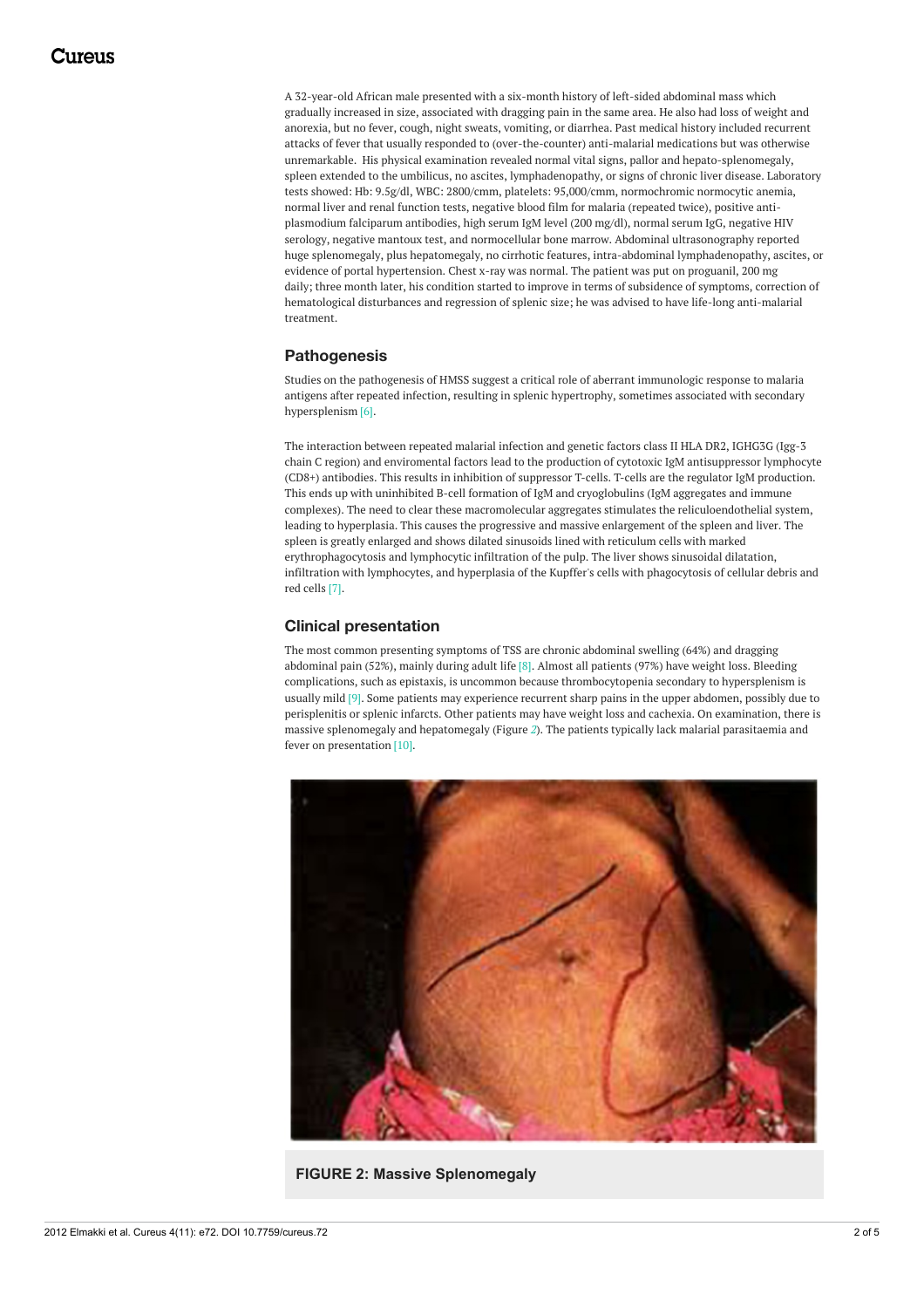### **Diagnosis**

For diagnosing TSS, other causes of massive splenomegaly need to be excluded, such as visceral leishmaniasis (kal-azar), schistosomiasis (portal hypertension), myelofibrosis, and chronic myeloid leukemia (CML) (Table *[1](#page-2-0)*).

<span id="page-2-0"></span>

#### **TABLE 1: Differential Diagnosis of Massive Splenomegaly**

However, exclusion of other disease processes causing splenomegaly is not enough to establish a diagnosis of hyper-reactive malarial syndrome (HMS). Fakunle was the first one who described diagnostic criteria for the definitive diagnosis of HMS. Bates and Bedu-Addo modified these major criteria in 1997 [11-12] (Table *[2](#page-2-1)*).

<span id="page-2-1"></span>

| Major criteria include the following:                                                                           |
|-----------------------------------------------------------------------------------------------------------------|
| Gross splenomegaly 10 cm or more below the costal margin in adults for which no other cause can be found        |
| Elevated serum IgM level 2 standard deviations or more above the local mean                                     |
| Clinical and immunologic responses to antimalarial therapy                                                      |
| Regression of splenomegaly by 40% by 6 months after start of therapy                                            |
| High antibody levels of Plasmodium species ( $\geq 1:800$ )                                                     |
| Minor criteria include the following:                                                                           |
| Hepatic sinusoidal lymphocytosis                                                                                |
| Normal cellular and humoral responses to antigenic challenge, including a normal phytohemagglutination response |
| Hypersplenism                                                                                                   |
| Lymphocytic proliferation                                                                                       |
| Familial occurrence                                                                                             |
|                                                                                                                 |
| <b>TABLE 2: Diagnostic criteria for HMSS</b>                                                                    |

#### **Laboratory features**

In TSS, the peripheral smear shows normocytic normochromic anaemia with elevated reticulocyte count.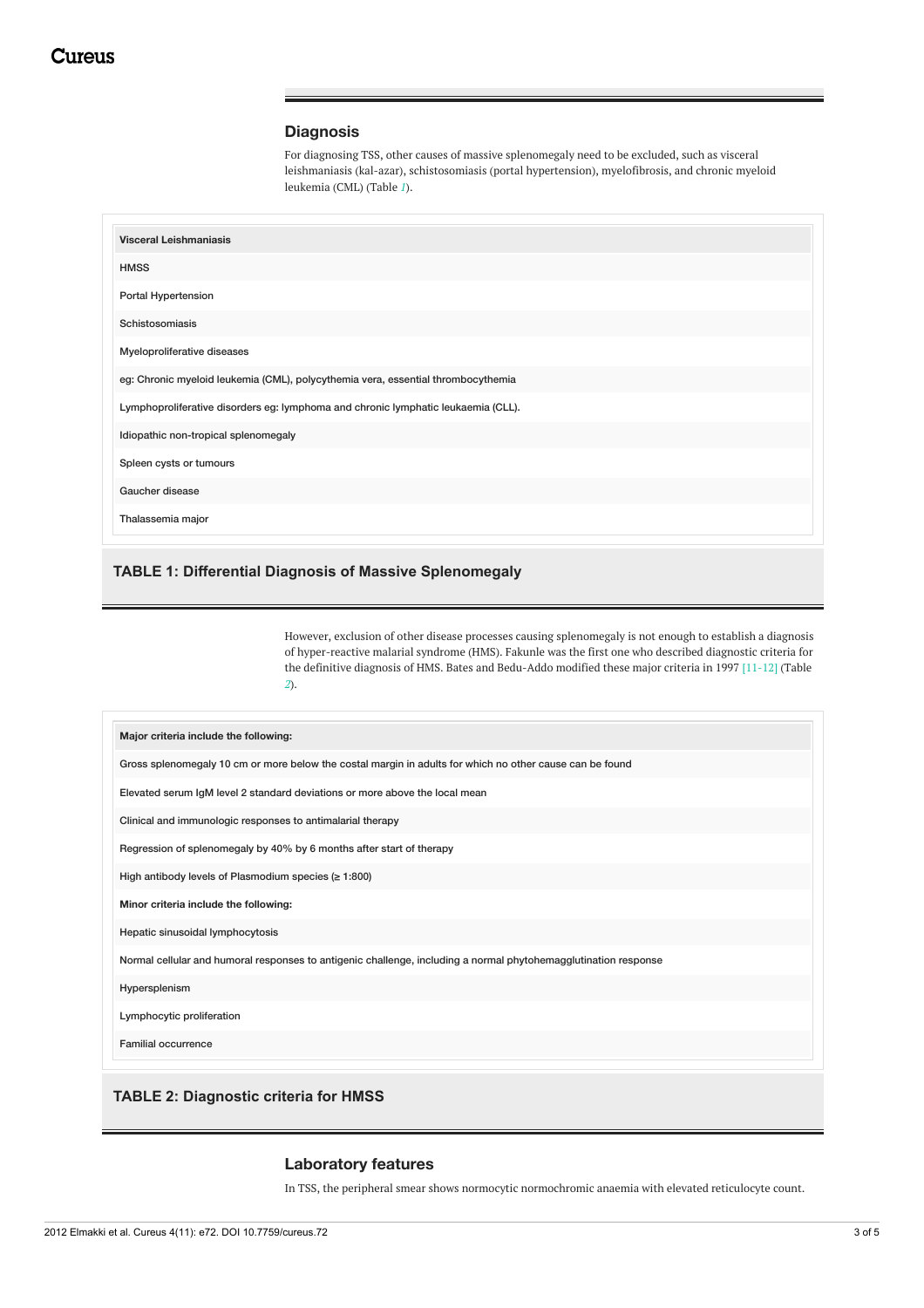Pancytopenia may also be seen as a result of hypersplenism. Malarial parasites are not found in the peripheral blood. There is elevation in the serum levels of polyclonal IgM with cryoglobulinaemia, reduced C<sup>3</sup> and the rheumatoid factor may be positive. Increased levels of IgM and antimalarial antibody, hepatic sinusoidal lymphocytosis on liver biopsy, and response to antimalarial therapy (improvement in clinical condition as well as reduction in IgM and malarial antibody titre within three months of continuous antimalarial treatment) favour a diagnosis of tropical splenomegaly syndrome [13].



#### **FIGURE 3: Ultrasound image of massive splenomegaly**

#### **Treatment**

Antimalarials are the cornerstones of treatment of HMSS. The selection of drug is based on the pattern and prevalence of drug resistance in the patient's geographic area. In malaria endemic areas, treatment should be prolonged (months to years) and continued regularly. However, the exact duration of treatment has not been ensured. Response may be seen within months after commencing treatment, and relapses may occur when therapy is discontinued [14].

Antimalarials clear the antigenic stimulus caused by repeated malarial infections and helps the immune system to return to normal. The selection of antimalarial depends upon the local sensitivity pattern. Chloroquine weekly or Proguanil daily have been found to be effective. Pyrimethamine may be an alternative to the above medications [15]. Data regarding the usefulness of other antimalarial drugs in HMSS is limited. The response to therapy is guided by reduction in splenic size, a decrease in serum IgM levels, correction of anemia and other blood dyscriasis, and general improvement in the patient's well-being.

Severe anaemia may require blood transfusion. Bearing in mind the risks of splenectomy, it may be useful in only those with splenic lymphoma. Splenic irradiation or antimitotic therapy are not of benefits and may be even dangerous [16].

## **Conclusions**

#### **Take home message**

1) HMSS results from abnormal immunological response due to repeated attacks of malaria and is usually seen in those who live in malaria endemic areas.

2) The main features of this syndrome are hepato-splenomegaly, high IGM levels, and hepatic lymphocytosis on liver biopsy, in addition to features of hypersplensim.

3) HMSS should usually be included in the differential diagnosis of massive splenomgaly, especially in tropical and subtropical countries.

4) Lifelong anti-malarials are the mainstay of treatment of HMSS.